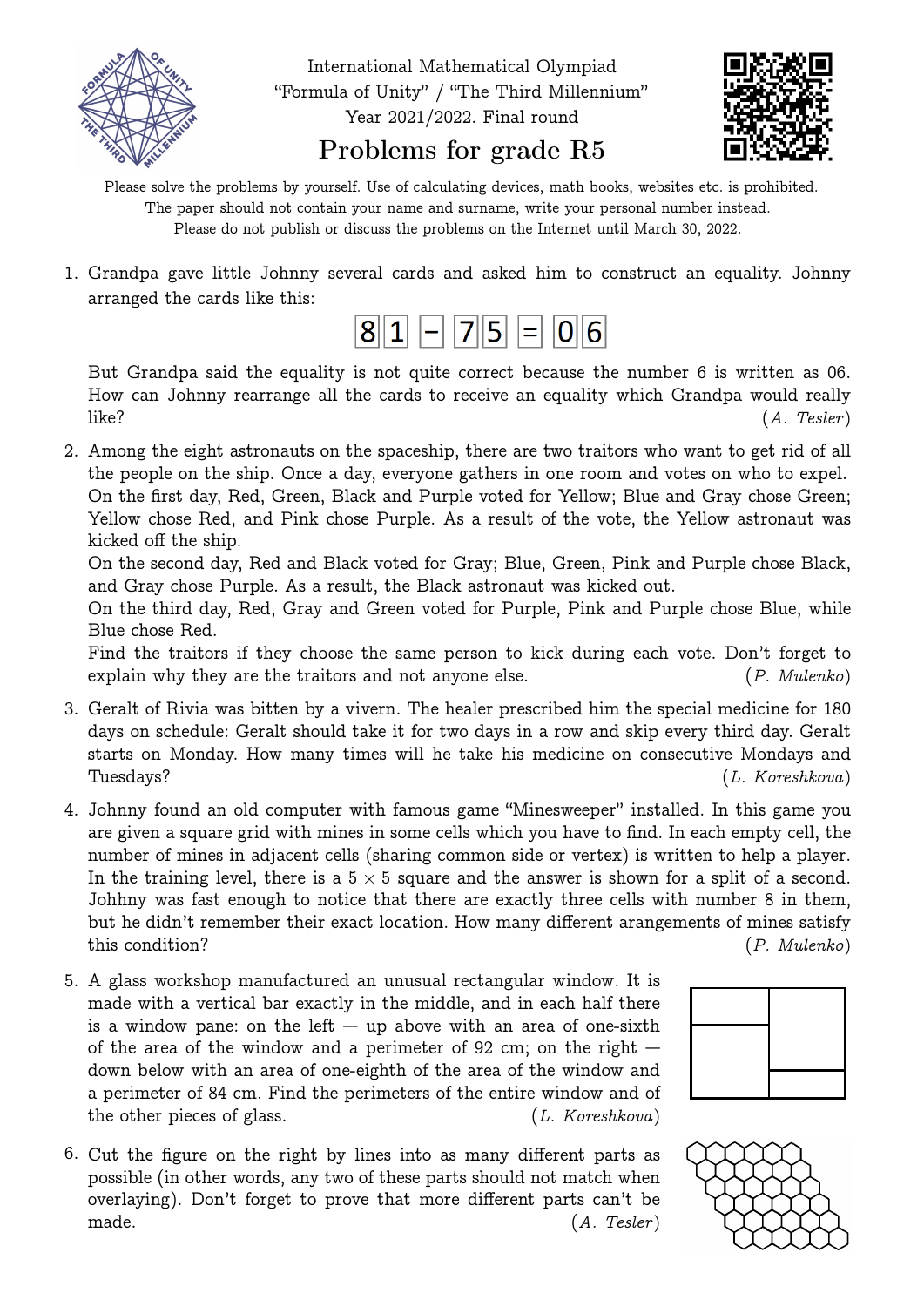

Problems for grade R6

Please solve the problems by yourself. Use of calculating devices, math books, websites etc. is prohibited. The paper should not contain your name and surname, write your personal number instead. Please do not publish or discuss the problems on the Internet until March 30, 2022.

1. There are one or two traitors among the peaceful astronauts on the spaceship who want to get rid of all the people on the ship. Once a day, everyone gathers in one room and votes on who to expel.

Once only five astronauts joined the emergency meeting: Red, Blue, Green, Purple, and Yellow. Each of them made two statements:

Red: Blue is a crewmate. Yellow is a traitor.

Blue: I am a member of the crew. Purple is peaceful.

Green: I am peaceful. Red is a traitor.

Purple: Red is crewmate. Green is a traitor.

Yellow: Green is a crewmate. Purple is a traitor.

It is known that crewmates (=peaceful astronauts) are always telling the truth and traitors are always lying. Find the traitor(s) and don't forget to explain your answer. (P. Mulenko)

2. In a popular game "Wordle", you have to guess a five-letter secret word in several tries. In each try you enter five letters, and if some of them are same as in the secret word, they are highlighted in two ways: a letter is shown in a circle if it stays in the correct place, and in a square if it stays in the wrong place. It is known that all letters in the secret word are different.

Paul have already made 3 tries, and the results are shown in the picture. How many five-letter sequences (not necessarily valid words) satisfy these conditions? There are 26 letters in the English alphabet. (P. Mulenko)

- 3. Linda and Andrew are playing a game. In the beginning, Linda says any positive integer number she wants. Then they, one by one, either increase this number by 7 (if it is odd), or divide it by 2 (if it is even). The player who gets the starting number wins. Can Linda name such a number at the first move that she would win exactly on her third turn? (L. Koreshkova)
- 4. Find the greatest integer such that all its digits are different and the sum of any two consecutive digits is a prime number. (S. Pavlov)
- 5. Six people: Geralt, Vesemir, Eskel, Lambert, Buttercup and Cirilla each bought from 1 to 6 potions (Geralt took one, Vesemir — two, etc. in the given order). All the potions cost the same even number of orens, but two of the buyers are good friends of the seller, so they bought their potions for half the price. In total, the seller received 100 thousand orens. Who exactly is in friendship with the seller? (L. Koreshkova)
- 6. Cut the figure on the right by lines into as many different parts as possible (in other words, any two of these parts should not match when overlaying). Don't forget to prove that more different parts can't be made.  $(A. Tester)$



|  | 1) $\boxed{\text{T}}\left \left(\text{I}\right)\right $ G | $\in$ E $^+$ | $\mathsf R$ |
|--|-----------------------------------------------------------|--------------|-------------|
|  | 2) $\boxed{L}$ $\boxed{I}$ $F$ $\boxed{T}$                |              | S           |
|  | 3)   H   <mark>O </mark>   T  E                           |              |             |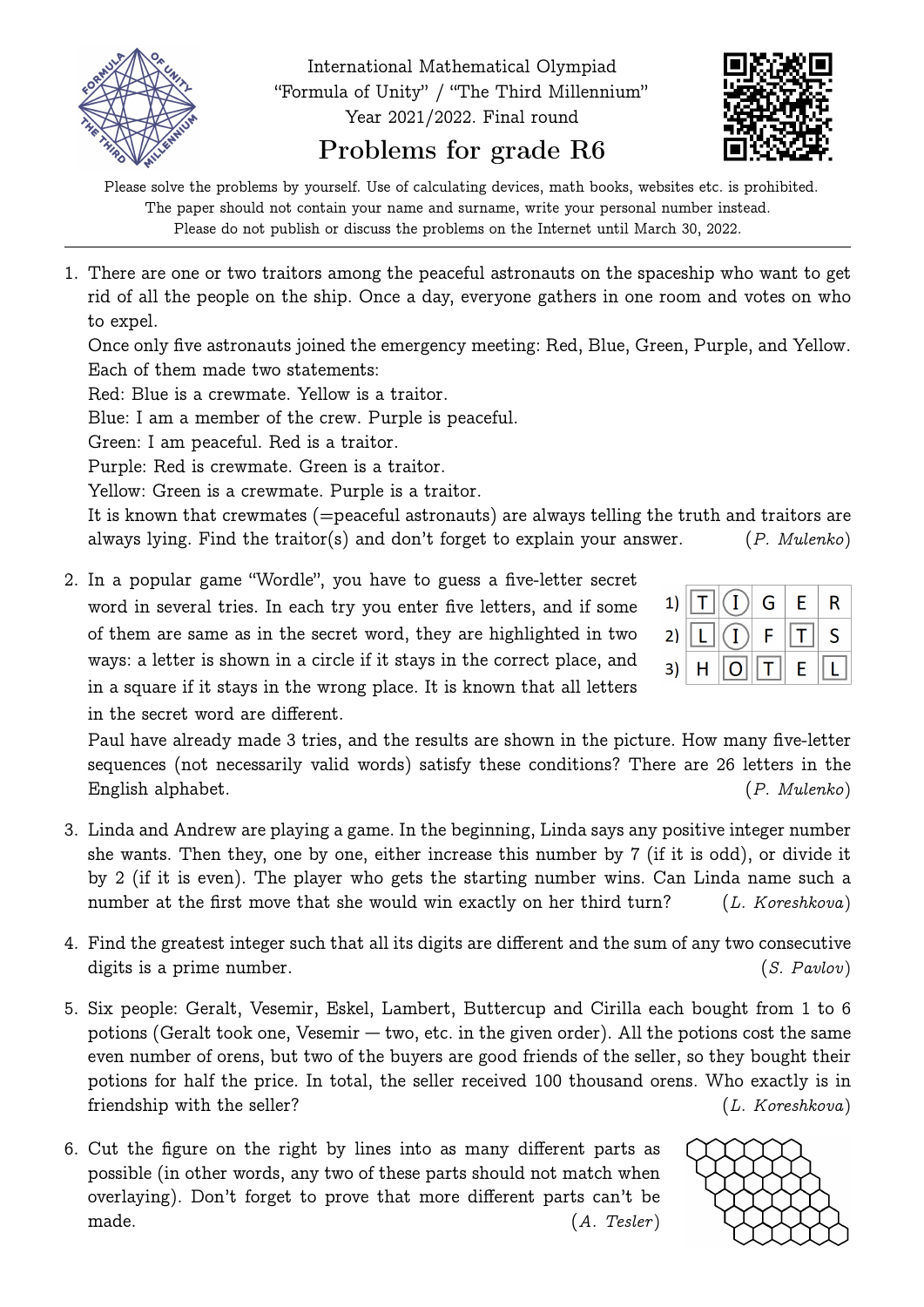



Please solve the problems by yourself. Use of calculating devices, math books, websites etc. is prohibited. The paper should not contain your name and surname, write your personal number instead. Please do not publish or discuss the problems on the Internet until March 30, 2022.

- 1. Is there a number with exactly 8 positive divisors  $a < b < c < d < e < f < g < h$  such that  $a + b + c = d$  and  $e + f + g = h$ ? (*M. Karlukova*)
- 2. In a popular game "Wordle", you have to guess a five-letter secret word in several tries. In each try you enter five letters, and if some of them are same as in the secret word, they are highlighted in two ways: a letter is shown in a circle if it stays in the correct place, and in a square if it stays in the wrong place. It is known that all letters in the secret word are different.

Paul have already made 3 tries, and the results are shown in the picture. How many five-letter sequences (not necessarily valid words) satisfy these conditions? There are 26 letters in the English alphabet. (P. Mulenko)

- 3. In each vertex of a triangular prism, a two-digit number is written. It turned out that two vertices are connected by an edge if and only if numbers in these vertices share the same digit (not necessarilly at the same place, e. g. 13 and 35). What is the minimum possible value of the largest number written? A two-digit number cannot start with 0. (A. Tesler)
- 4. Six people: Geralt, Vesemir, Eskel, Lambert, Buttercup and Cirilla each bought from 1 to 6 potions (Geralt took one, Vesemir — two, etc. in the given order). All the potions cost the same even number of orens, but two of the buyers are good friends of the seller, so they bought their potions for half the price. In total, the seller received 100 thousand orens. Who exactly is in friendship with the seller? (L. Koreshkova)
- 5. Point M is placed incide a square  $ABCD$ . Andrew wrote down all differences between angles of triangles  $MAB, MBC, MCD, MDA$  and a right angle (e.g. for angle 70° the difference is equal to 20°, and for angle 130° it is 40°). Is it possible for all these differences be greater than  $10^{\circ}$ ?  $(A.$  Tesler)
- 6. An 8  $\times$  8 square grid is drawn. Mary draw diagonals of some cells according to these two rules: • there can't be both diagonals drawn in one cell;
	- diagonals can't share the same vertex.

What is the minimal amount of cells Mary could leave empty? (S. Pavlov)

|  | 1) $\boxed{\text{T}}$ $\boxed{\text{O}}$ $\boxed{\text{G}}$ $\boxed{\text{E}}$ $\boxed{\text{R}}$ |  |  |
|--|---------------------------------------------------------------------------------------------------|--|--|
|  | 2) $\boxed{L}$ $\boxed{I}$ $F$ $\boxed{T}$ $S$                                                    |  |  |
|  | 3) $\mid H \mid 0 \mid T \mid E \mid L$                                                           |  |  |

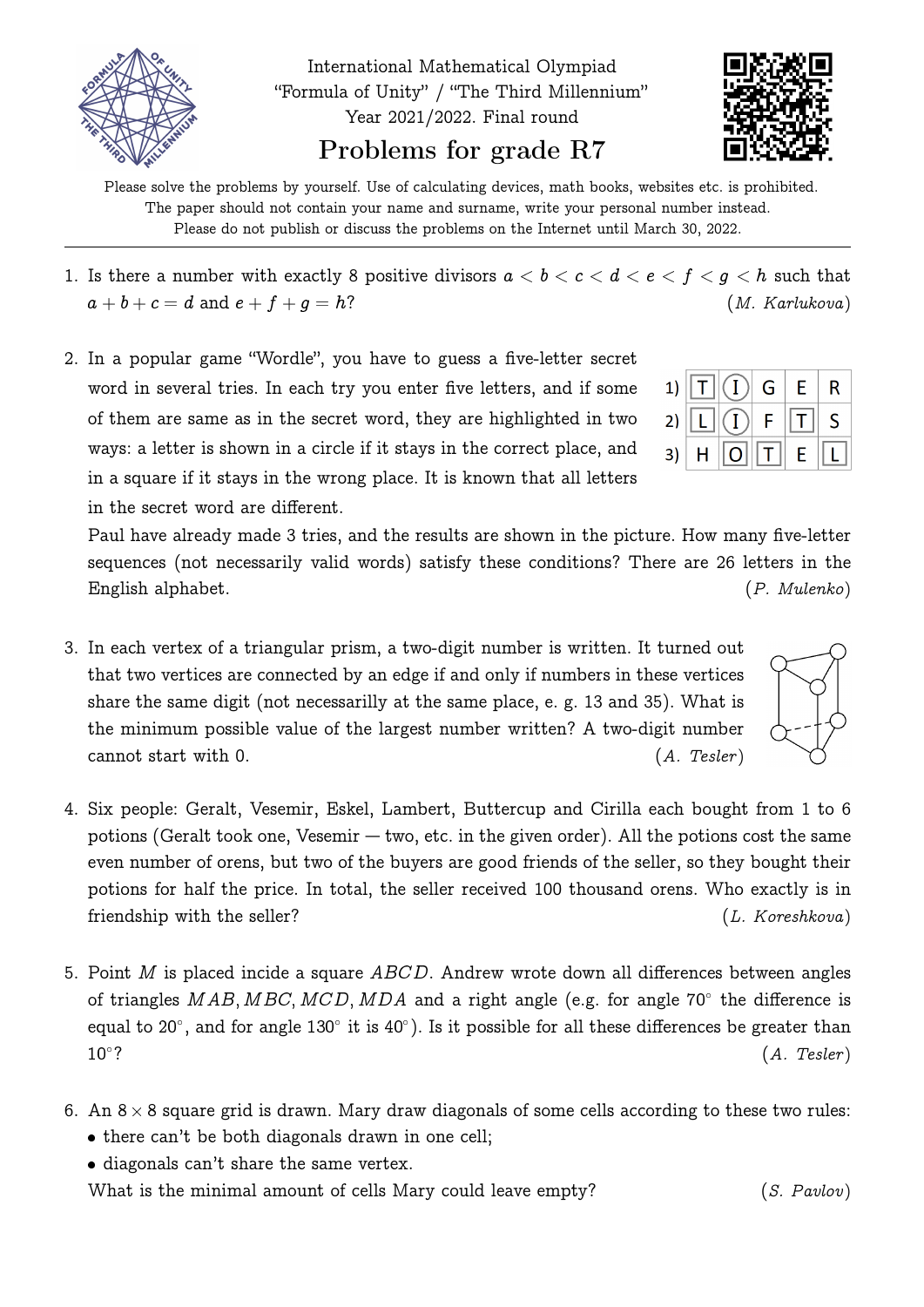



Please solve the problems by yourself. Use of calculating devices, math books, websites etc. is prohibited. The paper should not contain your name and surname, write your personal number instead. Please do not publish or discuss the problems on the Internet until March 30, 2022.

- 1. Little boy Johnny draw a draft of a pencil, where rubber is a square, pencil body is a rectangle of the same width, and pencil tip is isosceles triangle with a side of the rectangle as a base. The perimeter of the figure is 96 mm, the square and the triangle have the same perimeter, and the rectangle's perimeter is twice as large. Calculate the area of the figure.  $(L. Koresh kova)$
- 2. In a popular game "Wordle", you have to guess a five-letter secret word in several tries. In each try you enter five letters, and if some of them are same as in the secret word, they are highlighted in two ways: a letter is shown in a circle if it stays in the correct place, and in a square if it stays in the wrong place. The secret word can contain identical letters.

|  | 1) $\boxed{\text{T}}$ $\boxed{\text{O}}$ $\boxed{\text{G}}$ $\boxed{\text{E}}$ $\boxed{\text{R}}$ |  |                                                                                                     |
|--|---------------------------------------------------------------------------------------------------|--|-----------------------------------------------------------------------------------------------------|
|  | 2) $\boxed{L}$ $\boxed{I}$ $F$ $\boxed{T}$ $S$                                                    |  |                                                                                                     |
|  |                                                                                                   |  | 3) $\mid$ H $\mid$ $\boxed{\text{O}}$ $\mid$ $\text{T}$ $\mid$ $\epsilon$ $\mid$ $\boxed{\text{L}}$ |

Paul have already made 3 tries, and the results are shown in the picture. How many five-letter sequences (not necessarily valid words) satisfy these conditions? There are 26 letters in the English alphabet. (P. Mulenko)

- 3. Cells of a  $7\times7$  square grid are numerated from 1 to 49 in order (in the first row, 1 to 7 from left to right; in the next row, 8 to 14 etc.). Andrew painted several small non-intersecting squares  $2 \times 2$  and calculated the total sum of all non-painted cells. What can be the remainder of the received sum after division by 4? Find all possible answers and prove that there are no other options. (A. Tesler)
- 4. There is a point M inside a square ABCD. Andrew wrote down all absolute values of the differences between angles of triangles  $MAB$ ,  $MBC$ ,  $MCD$ ,  $MDA$  and a right angle (e.g. for angle 70° the difference is equal to 20°, and for angle 130° it is 40°). What is the maximum possible value for the minimum of these differences? (A. Tesler)
- 5. Let's call a number glorious if all its digits are less than 7 and it is a square of a positive integer. Let's call a number *gorgeous* if it is glorious and, moreover, it remains glorious after increasing each digit by 1. Find all gorgeous numbers. (L. Koreshkova)
- 6. An  $n \times n$  square grid is drawn, where  $n$  is even number. Mary draw diagonals of some cells according to these two rules:
	- there can't be both diagonals drawn in one cell;
	- $\bullet$  diagonals can't share the same vertex.

What is the minimal amount of cells Mary could leave empty? (S. Pavlov)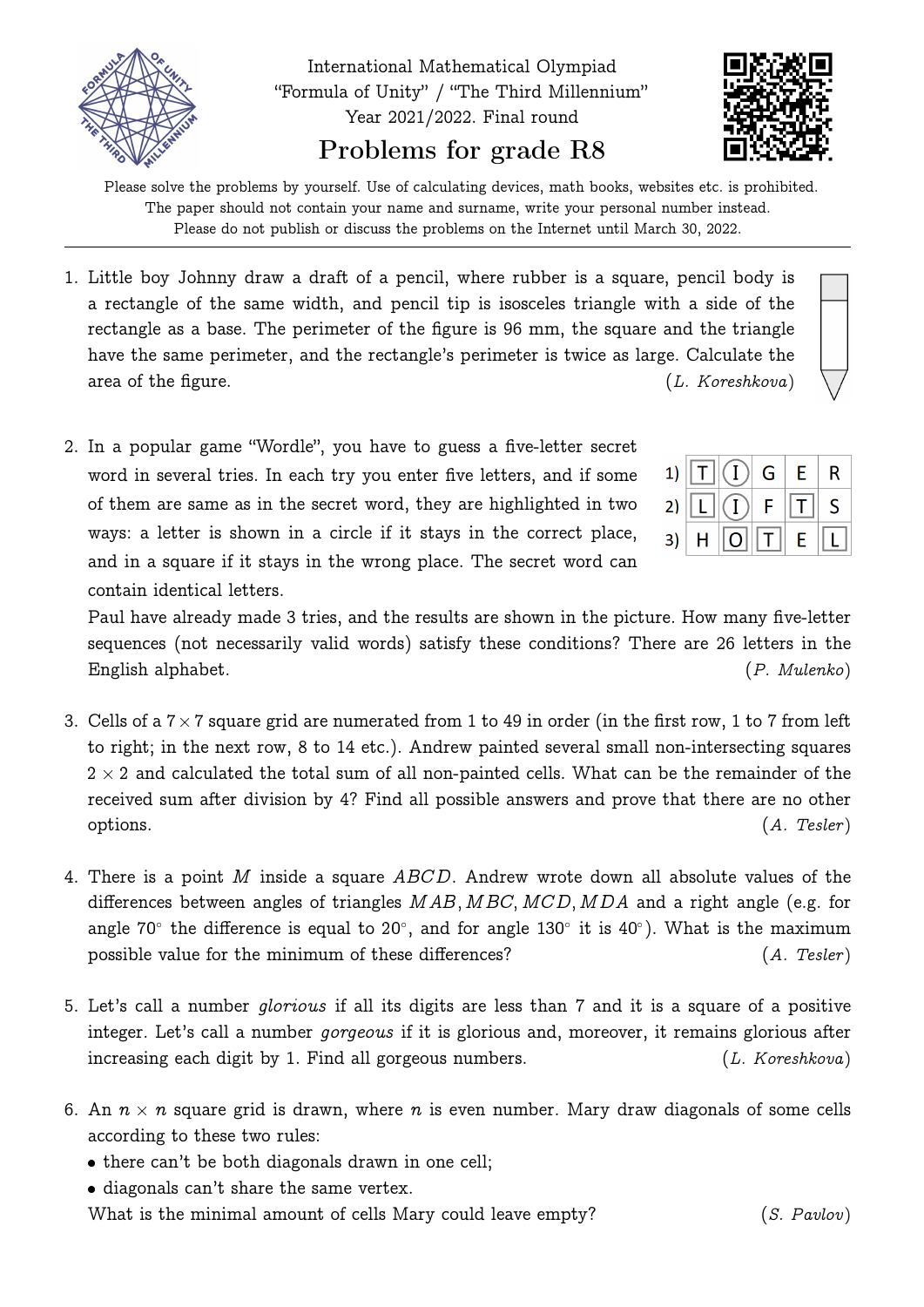



Please solve the problems by yourself. Use of calculating devices, math books, websites etc. is prohibited. The paper should not contain your name and surname, write your personal number instead. Please do not publish or discuss the problems on the Internet until March 30, 2022.

1. In a popular game "Wordle", you have to guess a five-letter secret word in several tries. In each try you enter five letters, and if some of them are same as in the secret word, they are highlighted in two ways: a letter is shown in a circle if it stays in the correct place, and in a square if it stays in the wrong place. The secret word can contain identical letters.

Paul have already made 3 tries, and the results are shown in the picture. How many five-letter sequences (not necessarily valid words) satisfy these conditions? There are 26 letters in the English alphabet. (P. Mulenko)

- 2. Find the maximum possible area of a triangle with two medians equal to  $m$ . (A. Tesler)
- 3. Solve the system in integer numbers:

$$
\begin{cases} \left(y^2+6\right)\left(x-1\right)=y\left(x^2+1\right), \\ \left(x^2+6\right)\left(y-1\right)=x\left(y^2+1\right). \end{cases} \qquad \qquad \text{\hskip 1cm} (L.~Koreshkova)
$$

4. Let  $a_1 < a_2 < \ldots < a_k$  be all positive divisors of a number x. Let's call x an n-quadruple number if  $k = 4n$  and  $a_1 + a_2 + a_3 = a_4$ ,  $a_5 + a_6 + a_7 = a_8$ , ...,  $a_{k-3} + a_{k-2} + a_{k-1} = a_k$ . Prove that there is at least one *n*-quadruple number for any positive integer  $n$ .

(M. Karlukova, P. Mulenko)

5. Two people are playing a card game. Each has a deck of 30 cards. Each card is red, green, or blue. According to the rules, a red card is stronger than a green one, a green card is stronger than a blue one, and a blue card is stronger than a red one. Cards of the same color are equal. At the start of the game, each deck is shuffled and placed face down in front of a player. After that, each player opens the top card of his/her deck. If these cards are of different colors, then the one whose card is stronger wins. If these cards are of the same color, then each player opens another card, and so on until they open different cards. If both decks run out and there is no winner, a draw is declared.

It is known that there are 10 cards of each color in the first player's deck. The second player can choose one of two decks: the same as that of the first player, or a deck containing only blue cards. Which of these decks will give the second player a better chance of winning?

(E. Golikova)

6. Cells of a  $7 \times 7 \times 7$  cubic grid are numerated from 1 to 343 (layer by layer, row by row: first row of the first layer from 1 to 7, than the second row from 8 to 14, etc. Than the first row of the second layer from 50 to 56, and so on). Andrew painted several small non-intersecting cubes  $2 \times 2 \times 2$  and calculated the total sum of all non-painted cells. What can be the remainder of dividing the received sum by 8? (A. Tesler)

|  | 1) $\boxed{T}$ $\boxed{()}$ G $\boxed{E}$ R                           |  |   |
|--|-----------------------------------------------------------------------|--|---|
|  | 2) $\boxed{\mathsf{L}}\boxed{\mathsf{\Omega}}$ F $\boxed{\mathsf{T}}$ |  | S |
|  | 3) $H$ $\boxed{O}$ $\boxed{T}$ E                                      |  |   |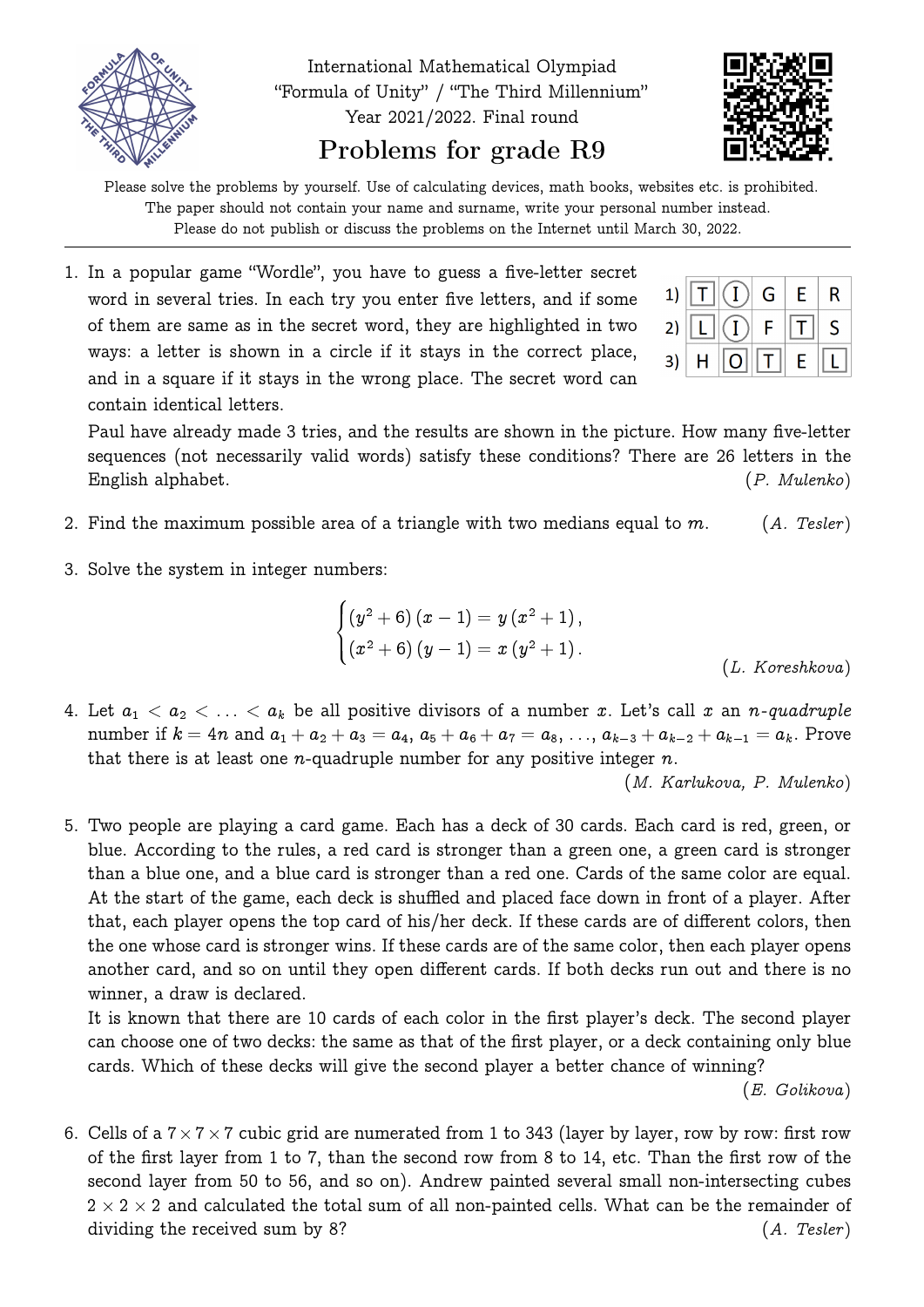



Please solve the problems by yourself. Use of calculating devices, math books, websites etc. is prohibited. The paper should not contain your name and surname, write your personal number instead. Please do not publish or discuss the problems on the Internet until March 30, 2022.

- 1. A positive integer  $N$  is given where all digits are different and bigger than 0. Andrew wrote down all possible permutations of the digits of  $N$  and calculated all differences between them. It turned out that all the differences are different (e.g., N couldn't be equal 123 because  $132 - 123 = 321 - 312$ .) Find the greatest N satisfying this condition. (A. Tesler)
- 2. There is a point M inside a square  $ABCD$ . Andrew wrote down all absolute values of the differences between angles of triangles  $MAB, MBC, MCD, MDA$  and a right angle (e.g. for angle 70° the difference is equal to 20°, and for angle 130° it is 40°). What is the maximum possible value for the minimum of these differences? (A. Tesler)
- 3. The sum of positive integers  $a_1, a_2, \ldots, a_m$  equals to n. Prove that n! is divisible by the product  $a_1! \cdot a_2! \cdot \ldots \cdot a_m!$ . (O. Pyayve)
- 4. There are three different positive numbers  $a, b, c$  such that  $(a + b c)(a + c b)(b + c a) > 0$ . Prove that

$$
\frac{(a^2+b^2-c^2)^2}{4b^2} > \frac{a^2}{2} + \frac{b^2}{4} - \frac{c^2}{2}.
$$

(A. Vladimirov)

5. Two people are playing a card game. Each has a deck of 30 cards. Each card is red, green, or blue. According to the rules, a red card is stronger than a green one, a green card is stronger than a blue one, and a blue card is stronger than a red one. Cards of the same color are equal. At the start of the game, each deck is shuffled and placed face down in front of a player. After that, each player opens the top card of his/her deck. If these cards are of different colors, then the one whose card is stronger wins. If these cards are of the same color, then each player opens another card, and so on until they open different cards. If both decks run out and there is no winner, a draw is declared.

It is known that there are 10 cards of each color in the first player's deck. The second player has the right to choose one of three decks:

- a) the same as that of the first player;
- b) a deck consisting only of blue cards;
- c) a deck consisting of 15 green cards and 15 blue ones.

Which of these decks will give the second player a better chance of winning? (E. Golikova)

6. 2022 parabolas defined by equations  $f_i(x) = x^2 + b_i x$   $(1 \leq i \leq$  2022) are drawn on the coordinate plane. Do such a point  $M$  and line  $l$  exist, that the sum of the distances between the vertices of these parabolas and  $M$  is equal to the sum of the distances between the vertices and  $l$ ?

(A. Vladimirov)